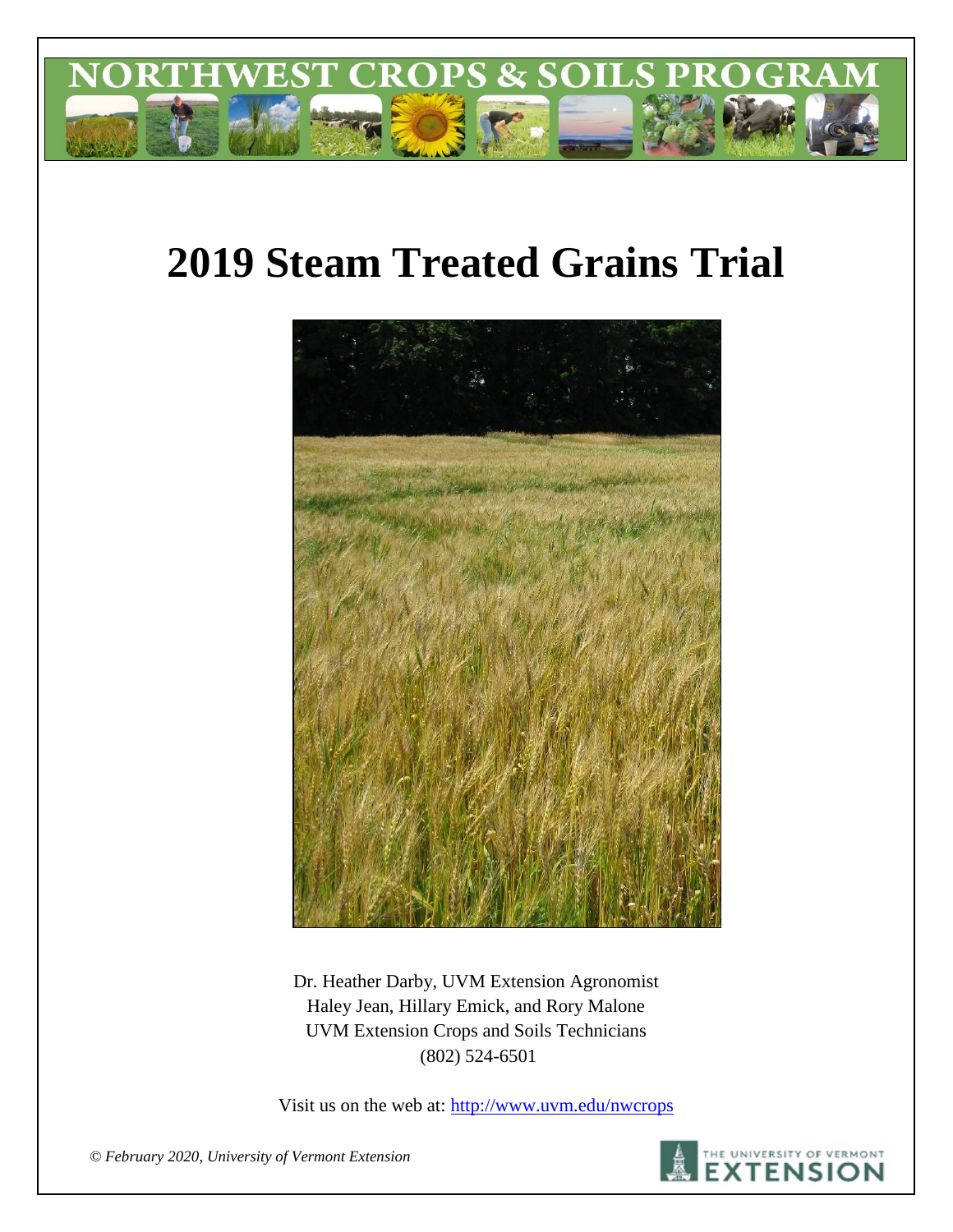## **2019 STEAM TREATED GRAINS TRIAL Dr. Heather Darby, University of Vermont Extension heather.darby[at]uvm.edu**

Locally grown grains, such as wheat and barley, are in high demand in the Northeast for both livestock feed and human consumption. One major challenge that grain growers encounter is infection by fungal diseases, such as loose smut and the infection of *Fusarium* head blight (FHB). Loose smut appears on grains as "smutted grain heads", which are filled with spores that appear black or brown. The spore masses replace the grain heads, so that fewer or no viable kernels are left for harvest. Smutted heads are caused by the fungal pathogen genus *Ustilago*. *Ustilago nuda* commonly infects barley, while *Ustilago tritici* infects wheat. Uncontrolled blights of loose smut not only reduce yield and grain quality, but have the potential to wipe out an entire grain crop. In the U.S., seed-borne pathogens are often managed with fungicides, which presents a challenge to organic systems, as organic farmers cannot use conventional fungicides in their practices, but still need successful methods of preventing pathogens that commonly infect grains. Alternatives to fungicides include organic seed amendments and aerated steam treatments. Aerated steam treatments have been used to disinfect contaminated grain to mitigate cereal seed-borne diseases and fungi. The University of Vermont Extension Northwest Crop and Soils (NWCS) Program conducted a trial consisting of steam treated and untreated Prosper spring wheat and Robust 6-row barley to evaluate the effect of steam treatment on grain health, yield, and quality.

# **MATERIALS AND METHODS**

The trial was conducted at Borderview Research Farm in Alburgh, VT. The experimental design was a randomized complete block with four replicates. The treatments were steam treated or non-steam treated certified organic wheat and barley seed. The seed lots had been identified as being high in loose smut. Seeds were treated at High Mowing Organic Seeds (Wolcott, VT). Approximately two pounds of seed of each grain were treated at 65℃ for 90 seconds in 1" deep trays. After treatment, the seeds were dried to their original moisture (<14% moisture) over a period of 1 hour in a dehydrator at 30℃ . Steam-treated and untreated Robust 6-row spring barley and Prosper hard red spring wheat were planted on 6-May at a seeding rate of 350 live seeds  $m<sup>2</sup>$  into plots that were 5' x 20' (Table 1).

|                                 | <b>Borderview Research Farm, Alburgh, VT</b> |
|---------------------------------|----------------------------------------------|
| Soil type                       | Benson rocky silt loam 8-15% slope           |
| Previous crop                   | <b>Spring Grains</b>                         |
| Tillage operations              | Disk and spike tooth harrow                  |
| Harvest area (ft.)              | 5 x 20                                       |
| Seeding rate (live seeds $m2$ ) | 350                                          |
| Replicates                      | 4                                            |
| Planting date                   | 6-May                                        |
| Barley harvest date             | $2-Aug$                                      |
| Wheat harvest date              | $2-Aug$                                      |

|  | Table 1. Agronomic and trial information for the steam treated grains trial, 2019. |  |  |
|--|------------------------------------------------------------------------------------|--|--|
|  |                                                                                    |  |  |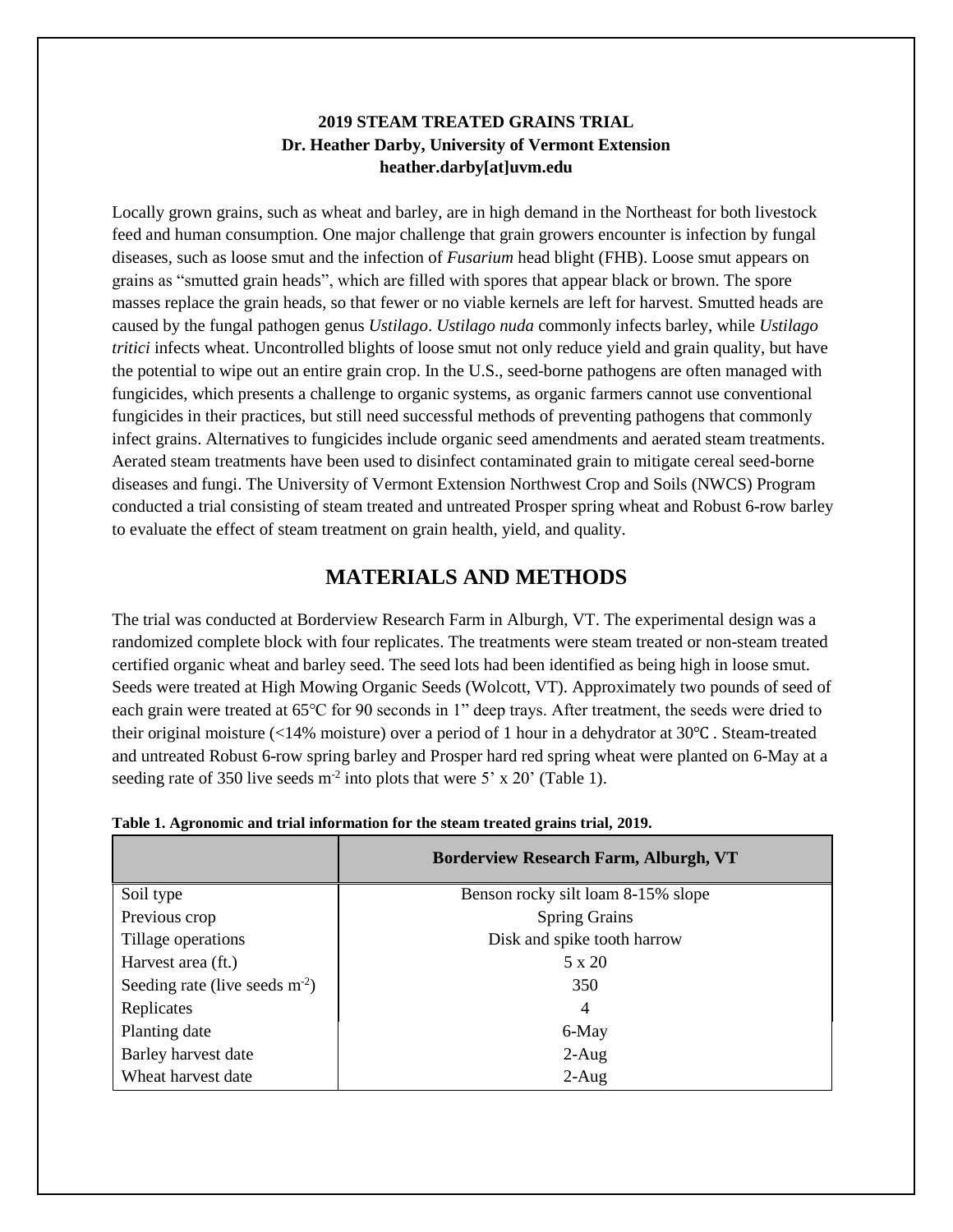Prosper is a variety of wheat considered moderately resistant to Fusarium head blight (FHB). Robust is an FHB susceptible barley cultivar. On 21-May, at the 1-3 leaves growth stage, populations were recorded by taking plant counts in three 1-foot lengths per plot. On 9-Jul, the plots were scouted for powdery mildew, loose smut, *Fusarium* head blight, and other signs of disease or insect damage in three 1-foot sections. These observations were recorded by percent severity (0-100%) by a visual assessment. Smutted heads in the entire plot were also counted.

Both the Robust barley and the Prosper spring wheat were harvested on 2-Aug. Grains were harvested with an Almaco SPC50 plot combine. Following the harvest, seeds were cleaned with a small Clipper M2B cleaner (A.T. Ferrell, Bluffton, IN). Grain moisture, test weight, and yield were determined with a DICKEY-John M20P meter and pound scale. A subsample of approximately one pound was collected to determine quality, which was ground into flour with a Perten LM3100 Laboratory Mill, and analyzed for protein content, falling number, and deoxynivalenol (DON) levels. Crude protein (CP) content was analyzed using a Perten Inframatic 8600 Flour Analyzer, and falling numbers were determined (AACC Method 56-81B, AACC Intl., 2000) using a Perten FN 1500 Falling Number Machine. The falling number is related to the amount of sprout damage in the grain, and is measured by the time it takes in seconds for a stirrer to fall through a slurry of flour and water to the bottom of a test tube. A falling number greater than 350 indicates low enzymatic activity and good quality. Falling numbers less than 200 indicate high enzymatic activity and poor quality. Grain samples were analyzed for deoxynivalenol (DON) using the Veratox DON 5/5 Quantitative test (NEOGEN Corp.), which has a detection range of 0.5 to 5 ppm. Samples with DON values greater than 1 ppm are considered unsuitable for human consumption. Don was only tested on one replication to gauge the level of toxin present. If all samples tested below the industry standard of 1ppm no future replications were tested.

Data were analyzed using a general linear model procedure of SAS (SAS Institute, 1999). Replications were treated as random effects, and treatments were treated as fixed. Mean comparisons were made using the Least Significant Difference (LSD) procedure where the F-test was considered significant, at p<0.10. Variations in genetics, soil, weather, and other growing conditions can result in variations in yield and quality. Statistical analysis makes it possible to determine whether a difference between treatments is significant or whether it is due to natural variations in the plant or field. At the bottom of each table, a LSD value is presented for each variable (i.e. yield). Least Significant Differences (LSDs) at the 0.10 level of significance are shown. This means that when the difference between two treatments within a column is equal to or greater to the LSD value for the column, there is a real difference between the

treatments 90% of the time. Treatments that were not significantly lower in performance than the highest value in a particular column are indicated with an asterisk. In the example to the right, treatment C was significantly different from treatment A, but not from treatment B. The difference between C and B is 1.5, which is less than the LSD value of 2.0 and so these treatments were not significantly different in yield. The difference between C and A is equal to 3.0,

| <b>Treatment</b> | Yield  |
|------------------|--------|
| A                | 6.0    |
| B                | $7.5*$ |
| C                | 9.0    |
| LSD.             | 2.0    |

which is greater than the LSD value of 2.0 indicating the yields of these treatments were significantly different from one another. The asterisk indicates that treatment B was not significantly lower than the top yielding treatment, indicated in bold.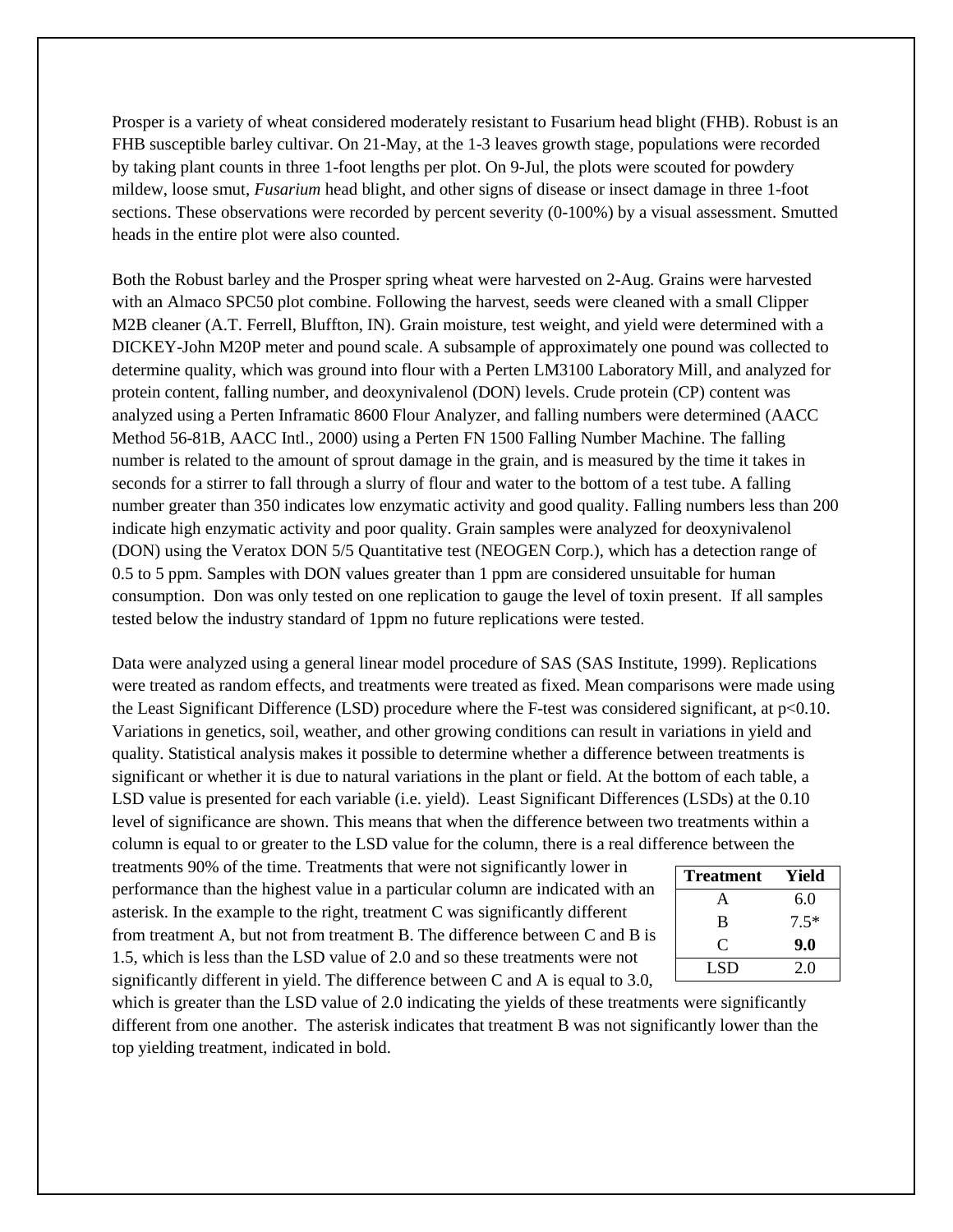## **RESULTS**

Seasonal precipitation and temperature were recorded at Borderview Research Farm in Alburgh, VT and are displayed in Table 2. Weather data were recorded with a Davis Instrument Vantage Pro2 weather station, equipped with a WeatherLink data logger. Precipitation was 1.45 inches above average in May, then fell below in June and July. A cool spring led to Growing Degree Days (GDDs) lagging behind the 30-year average in May and June, followed by a hotter than normal July. A total of 2916 GDDs were accumulated May through July, 52 less than the 30-year normal. During this time there were also 0.99 inches less of precipitation than average.

| Alburgh, VT                       | <b>May</b> | June    | <b>July</b> |  |  |  |  |  |
|-----------------------------------|------------|---------|-------------|--|--|--|--|--|
| Average temperature $(^{\circ}F)$ | 53.3       | 64.3    | 73.5        |  |  |  |  |  |
| Departure from normal             | $-3.11$    | $-1.46$ | 2.87        |  |  |  |  |  |
|                                   |            |         |             |  |  |  |  |  |
| Precipitation (inches)            | 4.9        | 3.06    | 2.34        |  |  |  |  |  |
| Departure from normal             | 1.45       | $-0.63$ | $-1.81$     |  |  |  |  |  |
|                                   |            |         |             |  |  |  |  |  |
| Growing Degree Days (base 32°F)   | 660        | 970     | 1286        |  |  |  |  |  |
| Departure from normal             | $-96$      | $-44$   | 88          |  |  |  |  |  |

**Table 2. Temperature and precipitation summary for Alburgh, VT, 2019.**

Based on weather data from a Davis Instruments Vantage Pro2 with WeatherLink data logger. Historical averages are for 30 years of NOAA data (1981-2010) from Burlington, VT.

#### *Prosper Spring Wheat*

Populations were measured and plants were scouted for signs of disease and insects prior to harvest. No physiological spotting, cereal leaf beetle, thrips, mites, slug, or aphids were observed. Scouting data for loose smut, leaf rust, leaf spots, and powdery mildew are displayed in Table 3 as percent severity. For spring wheat populations and observed disease severity, there were no statistical differences between steam-treated and untreated seeds.

|            | Population | Loose Smut | Leaf Rust | Leaf spots | Powdery   | Smutted heads     |
|------------|------------|------------|-----------|------------|-----------|-------------------|
|            |            |            |           |            | Mildew    |                   |
| Treatment  | $m^{-2}$   |            |           | % severity |           | % of total plants |
| Steam      | 243        | 1.06       | 0         | 0.73       | 0.07      | 0.59              |
| None       | 327        | 1.77       | 0         | 1.00       |           | 0.53              |
| LSD(0.10)  | <b>NS</b>  | <b>NS</b>  | <b>NS</b> | <b>NS</b>  | <b>NS</b> | <b>NS</b>         |
| Trial mean | 284        | 1.41       | 0         | 0.87       | 0.03      | 0.56              |

**Table 3. Population and percent disease severity for Prosper spring wheat, Alburgh, VT, 2019.**

†LSD – Least significant difference between treatments at p=0.10.

‡NS – No significant difference between treatments.

Grain moisture, yield, and test weight were measured at harvest (Table 4). Grain moisture at harvest is preferred to be below 14% moisture for optimal grain storage. There were no significant differences between the treatments for harvest moisture or yield at 13.5% moisture, but the average test weight for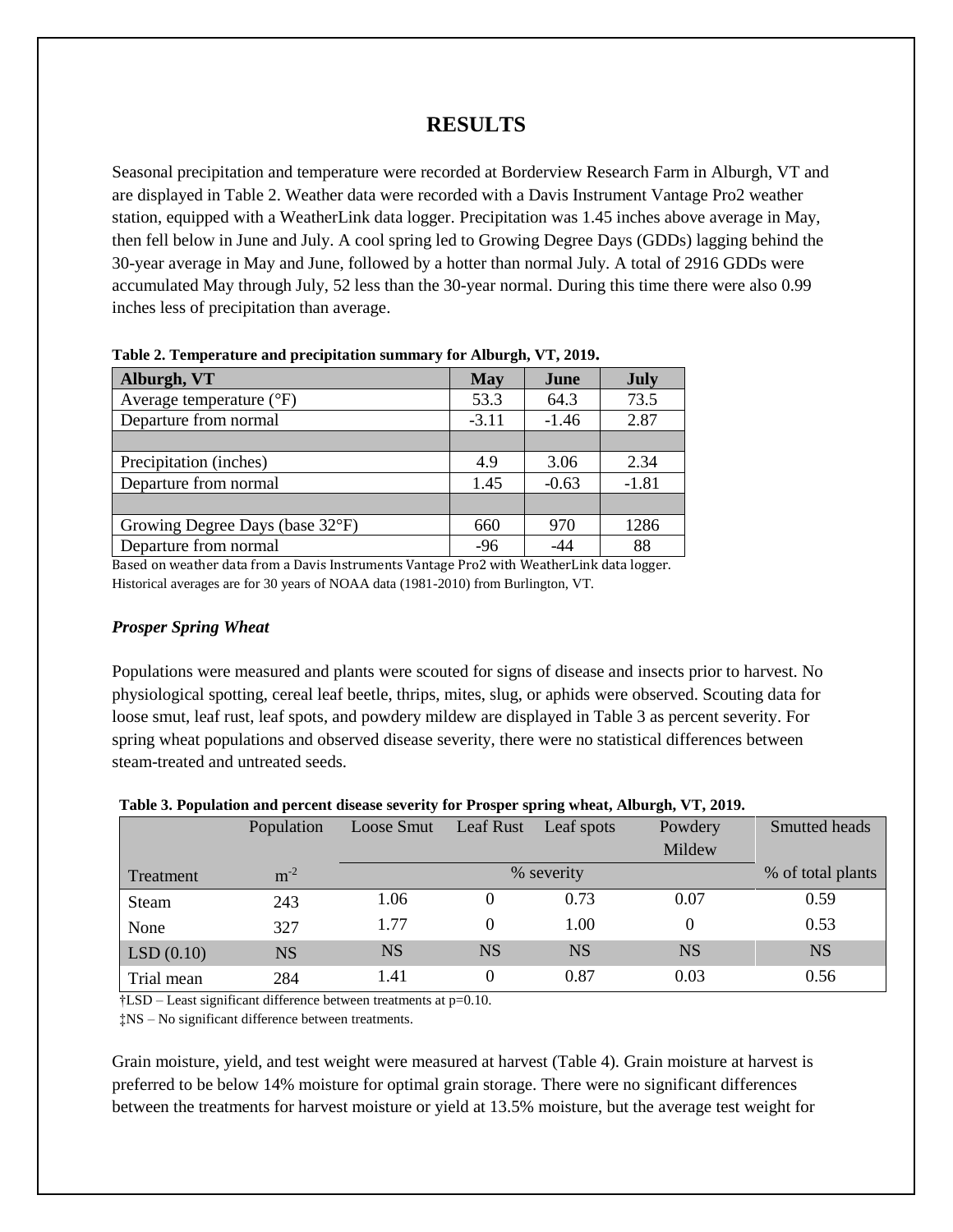non-steam treated seeds was significantly higher (56.6 lbs bu<sup>-1</sup>). Test weight is determined by weighing a known volume of grain, and measures grain density. The higher the test weight, the greater the quality of the grain. The spring wheat treatments did not differ statistically for other quality parameters (Table 5). The DON concentration was not significantly different between treatments.

| Treatment      | Harvest moisture<br>$\%$ | Yield at 13.5% moisture<br>$lbs$ ac <sup>-1</sup> | Test weight<br>$lbs$ bu <sup>-1</sup> |
|----------------|--------------------------|---------------------------------------------------|---------------------------------------|
| Steam          | 21.1                     | 1779                                              | 53.3                                  |
| None           | 19.0                     | 1741                                              | 56.6                                  |
| LSD $(0.10)$ † | $NS+$                    | <b>NS</b>                                         | 2.01                                  |
| Trial mean     | 20.3                     | 1761                                              | 55.1                                  |

**Table 4. Harvest measurements for Prosper spring wheat, Alburgh, VT, 2019.** 

†LSD – Least significant difference between treatments at p=0.10. Top performers are in **bold**.

‡NS – No significant difference between treatments.

|  |  | Table 5. Grain quality for Prosper spring wheat, Alburgh, VT, 2019. |  |  |
|--|--|---------------------------------------------------------------------|--|--|
|  |  |                                                                     |  |  |

|            | Crude protein at 12% moisture | Falling number | DON       |
|------------|-------------------------------|----------------|-----------|
| Treatment  | $\frac{0}{0}$                 | Seconds        |           |
| Steam      | <b>11.5</b>                   | 403            | 0.00      |
| None       | 11.1                          | 369            | 0.00      |
| LSD(0.10)  | <b>NS</b>                     | <b>NS</b>      | <b>NS</b> |
| Trial mean | 11.3                          | 386            |           |

†LSD – Least significant difference between treatments at p=0.10. Top performers are in **bold**.

‡NS – No significant difference between treatments.

### *Robust Spring Barley*

Spring barley populations were measured and plants were scouted for signs of disease and insects prior to harvest. No physiological spotting, cereal leaf beetle, thrips, mites, slug, or aphids were observed. Scouting data for loose smut, lead rust, leaf spots, and powdery mildew are displayed in Table 6, and there were no statistical differences between the treatments.

#### **Table 6. Population and percent disease severity for Robust spring barley, Alburgh, VT, 2019.**

|            | Population | Loose     | Leaf rust | Leaf spots | Powdery   | Smutted heads     |
|------------|------------|-----------|-----------|------------|-----------|-------------------|
|            |            | smut      |           |            | mildew    |                   |
| Treatment  | $m^{-2}$   |           |           | % severity |           | % of total plants |
| Steam      | 268        | 1.82      | 0.07      | 23.3       | 23.1      | 0.24              |
| None       | 305        | 1.79      | 0.07      | 32.7       | 37.0      | 0.43              |
| LSD(0.10)  | <b>NS</b>  | <b>NS</b> | <b>NS</b> | <b>NS</b>  | <b>NS</b> | <b>NS</b>         |
| Trial mean | 287        | 1.81      | 0.07      | 28         | 30.1      | 0.33              |

†LSD – Least significant difference between treatments at p=0.10.

‡NS – No significant difference between treatments.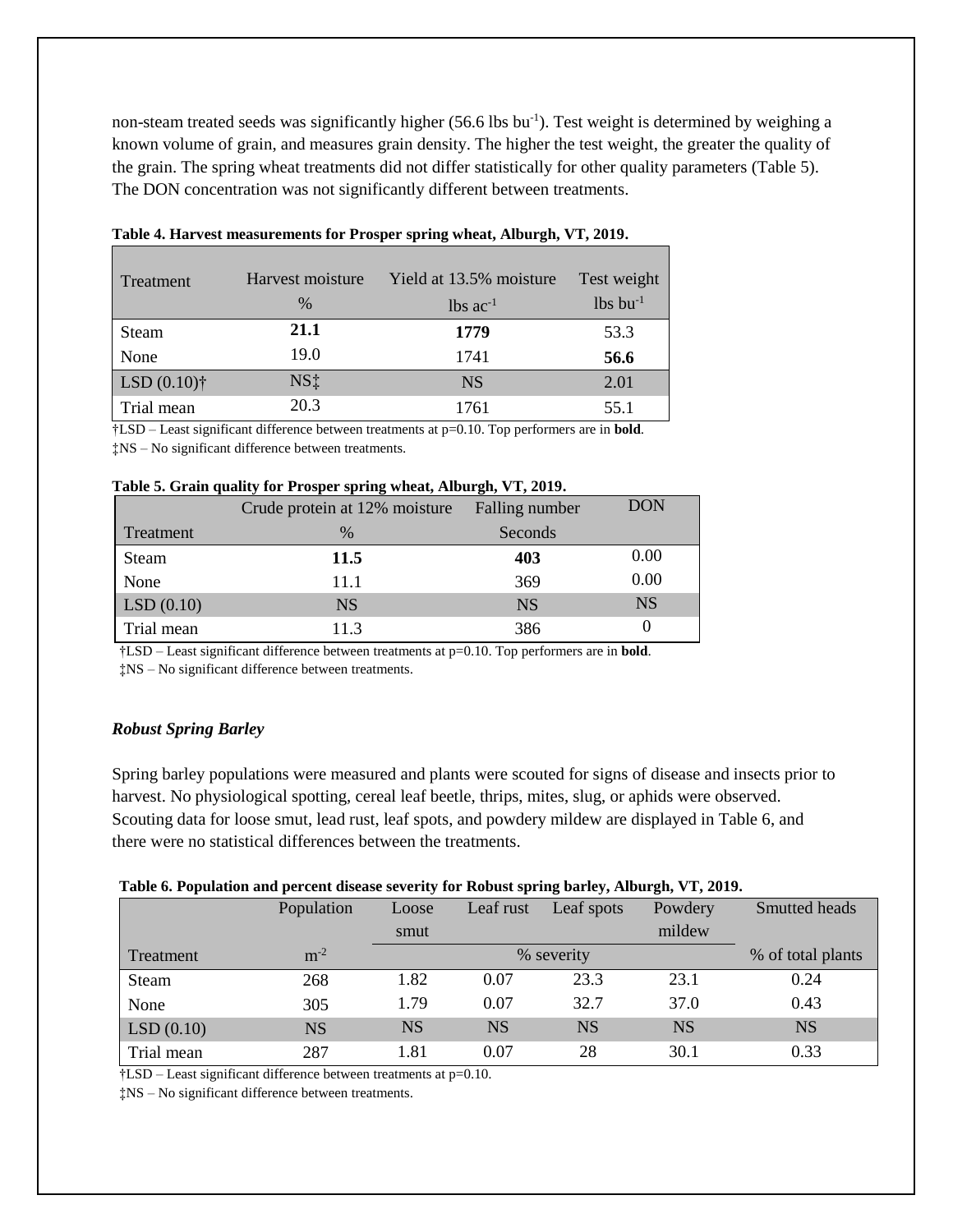Harvest measurements and grain quality for Robust spring barley are shown in Tables 7 and 8 respectively. Yield, harvest moisture, test weight, and quality did not differ by treatment. One replicate per treatment was tested for DON, and all DON concentrations were under 1 ppm.

|            | Harvest moisture | Yield at 13.5 % moisture | Test weight |
|------------|------------------|--------------------------|-------------|
| Treatment  | $\frac{0}{0}$    | $lbs$ ac <sup>-1</sup>   |             |
| Steam      | 12.8             | 737                      | 42.6        |
| None       | 12.1             | 666                      | 42.3        |
| LSD(0.10)  | <b>NS</b>        | <b>NS</b>                | <b>NS</b>   |
| Trial mean | 12.5             | 702                      | 42.4        |

|  | Table 7. Harvest measurements of Robust spring barley, Alburgh, VT, 2019. |  |  |  |  |
|--|---------------------------------------------------------------------------|--|--|--|--|
|  |                                                                           |  |  |  |  |

†LSD – Least significant difference between treatments at p=0.10. Top performers are in **bold**. ‡NS – No significant difference between treatments.

|            | Crude protein at<br>12% moisture | Falling number |
|------------|----------------------------------|----------------|
| Treatment  | $\%$                             | Seconds        |
| Steam      | <b>12.0</b>                      | 375            |
| None       | 11.3                             | 371            |
| LSD(0.10)  | <b>NS</b>                        | <b>NS</b>      |
| Trial mean | 117                              | 391            |

**Table 8. Grain quality for Robust spring barley, Alburgh, VT, 2019.**

†LSD – Least significant difference between treatments at p=0.10. Top performers are in **bold**.

‡NS – No significant difference between treatments.

# **DISCUSSION**

These results suggest that there was no significant effect of the steam treatment on either the barley or the wheat in terms of the severity of pests and disease, and the percentage of spiked smutted heads in the total grain population. Fortunately, the quality of the grains was not affected, but disease severity did not appear to be impacted by the seed treatment. It is important to note that this trial did not measure the incidence of pests and disease. Smutted heads accounted for less than 1% of grain heads in all treatments. DON levels were under 1 ppm and therefore considered suitable for human consumption.

Previous year's results suggested the steam treatment on Prosper spring wheat may be effective for the prevention of loose smut of *Ustilago tritici.* Steam treatment did not appear to affect other disease indicators, such as spotting or increased DON concentrations. However, previous results also suggest that the steam treatment may have decreased grain quality, as indicated by the lower test weight and crude protein in the steam-treated wheat. The Robust spring barley did not show the same differences in the amount of loose smut or grain quality between treatments that the Prosper spring wheat did. The barley trial found increased vigor, populations, and DON concentrations in the steam treated grains. This trial only represents one season of field data and further research is needed. The Northwest Crop and Soils Team will be repeating this trial in 2020.